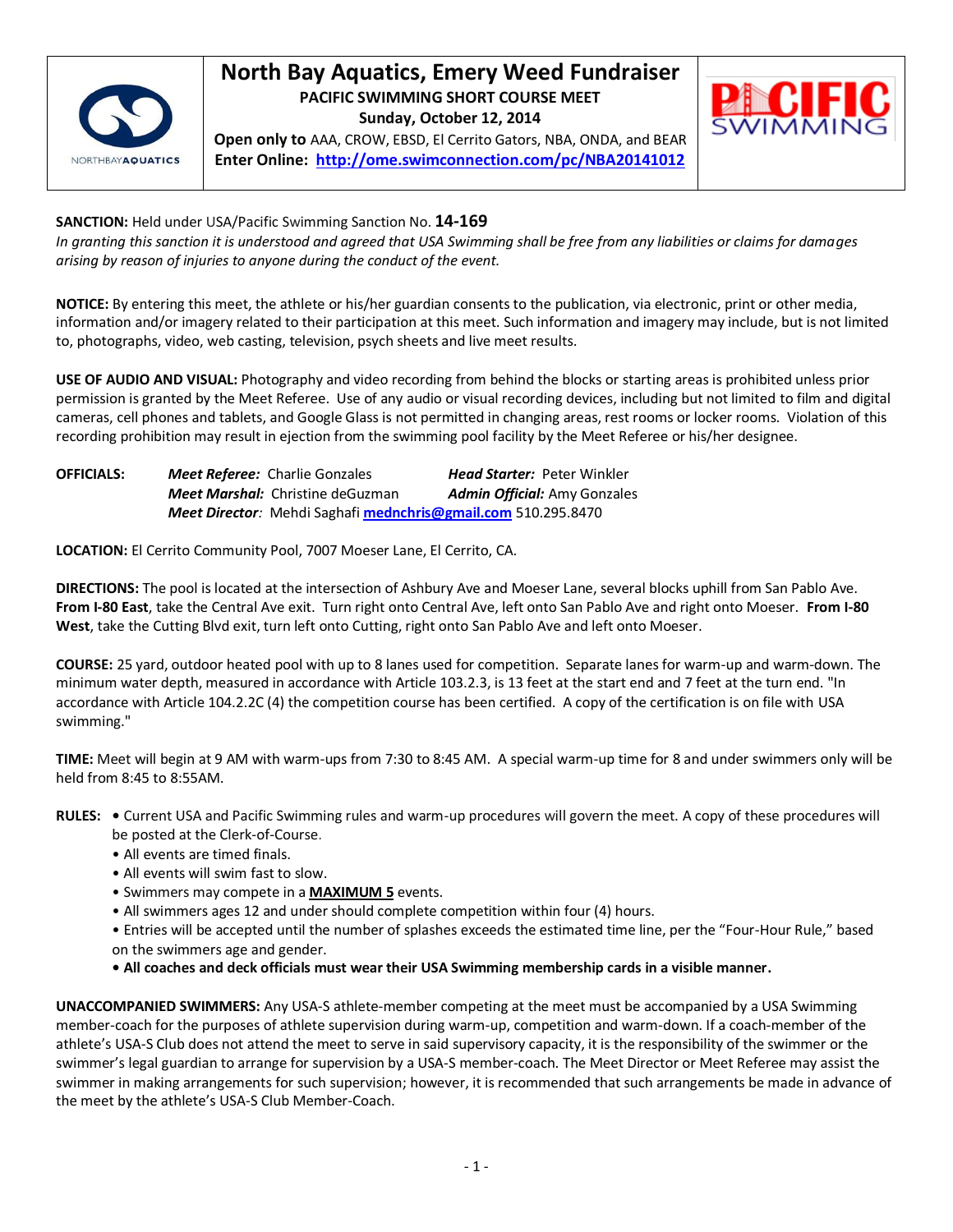**RACING STARTS:** Swimmers must be certified by a USA-S member-coach as being proficient in performing a racing start, or must start the race in the water. It is the responsibility of the swimmer or the swimmer's legal guardian to ensure compliance with this requirement.

**RESTRICTIONS:** • Smoking and the use of other tobacco products is prohibited on the pool deck, in the locker rooms, in spectator

seating, on standing areas and in all areas used by swimmers, during the meet and during warm-up periods.

- Sale and use of alcoholic beverages is prohibited in all areas of the meet venue.
- No glass containers are allowed in the meet venue.
- No propane heater is permitted except for snack bar/meet operations.
- All shelters must be properly secured.

• Except where venue facilities require otherwise, changing into or out of swimsuits other than in locker rooms or other designated areas is not appropriate and is strongly discouraged.

•Destructive devices, to include but not limited to, explosive devices and equipment, firearms (open or concealed), blades, knives, mace, stun guns and blunt objects are strictly prohibited in the swimming facility and its surrounding areas. If observed, the Meet Referee or his/her designee may ask that these devices be stored safely away from the public or removed from the facility. Noncompliance may result in the reporting to law enforcement authorities and ejection from the facility. Law enforcement officers (LEO) are exempt per applicable laws.

**ELIGIBILITY:** • Swimmers must be current members of USA-S and enter their name and registration number on the meet entry card as they are shown on their Registration Card. If this is not done, it may be difficult to match the swimmer with the registration and times database. The meet host will check all swimmer registrations against the SWIMS database and if not found to be registered, the Meet Director shall accept the registration at the meet (a \$10 surcharge will be added to the regular registration fee). Duplicate registrations will be refunded by mail.

• Swimmers in the "A" Division must have met at least the listed "A" time standard. Swimmers in the "B" Division must have met at least the listed "B" time standard. All entry times slower than the listed "B" time standard will be in the "C" Division.

• Entries with **"NO TIME" will be ACCEPTED**

• Disabled swimmers are welcome to attend this meet and should contact the Meet Director or Meet Referee regarding any special accommodations on entry times and seeding per Pacific Swimming policy.

**ENTRY PRIORITY:** This meet is open only to AAA, CROW, EBSD, El Cerrito Gators, NBA, ONDA, and BEAR, and unattached swimmers associated with the named teams.

**\*\* NOTE: Swimmers who falsify their entry form by listing a team to which they are not legitimately associated will be rejected from the meet. Further, entry fees will not be refunded and they may be referred to the Pacific Swimming Review Committee for disciplinary action.**

**ENTRY FEES:** \$4.00 per event plus an \$8.00 participation fee per swimmer. Entries will be rejected if payment is not sent at time of request.

**ONLINE ENTRIES:** To enter online go to **<http://ome.swimconnection.com/pc/NBA20141012>** to receive an immediate entry confirmation. This method requires payment by credit card. Swim Connection, LLC charges a processing fee for this service, equal to \$1 per swimmer plus 5% of the total Entry Fees. Please note that the processing fee is a separate fee from the Entry Fees. If you do not wish to pay the processing fee, enter the meet using a mail entry. **Entering online is a convenience, is completely voluntary, and is in no way required or expected of a swimmer by Pacific Swimming.** Online entries will be accepted through Wednesday, **OCTOBER 8, 2014.**

**MAILED OR HAND DELIVERED ENTRIES**: No individual mail entry is accepted. Coach may submit a team entry to meet director.

**CHECK-IN:** The meet will be pre-seeded. An electronic copy will be emailed to the coaches for distribution. Several copies will be posted at the meet.

**SCRATCHES:** Any swimmers not reporting for or competing in an individual timed final event shall not be penalized.

**AWARDS:** None.

**ADMISSION:** Free.